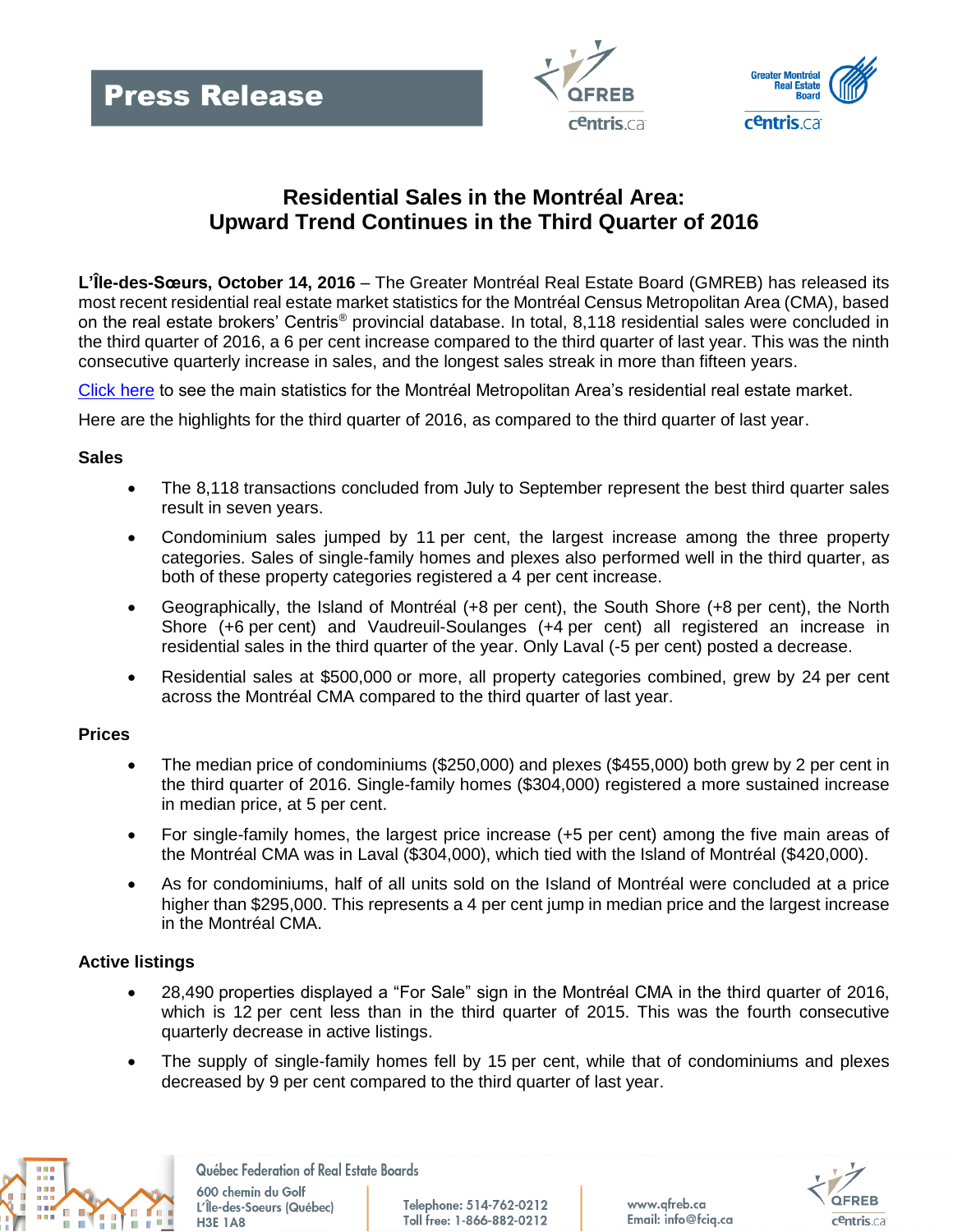



"Market conditions for single-family homes and plexes tightened further in the third quarter of the year but remain balanced across the Montréal CMA," said Daniel Dagenais, President of the Board of Directors of the Greater Montréal Real Estate Board (GMREB). "For condominiums, the oversupply is gradually being absorbed and, as a result, market conditions are becoming more balanced," he added.

## **Province's Residential Real Estate Market Registers Solid Growth in the Third Quarter of 2016**

The Québec Federation of Real Estate Boards (QFREB) has released its most recent residential real estate market statistics for the [province of Québec,](http://www.fciq.ca/pdf/Communiques_presse/stats/stats_q3_2016_a.pdf#page=3) based on the real estate brokers' Centris® provincial database. In total, 16,901 sales were concluded in the third quarter of 2016, a 6 per cent increase compared to the third quarter of last year and the ninth consecutive increase in sales. This growth was strongly supported by a 12 per cent increase in condominium sales across the province.

[Click here](http://www.fciq.ca/images/comm/201603_province_en.jpg) to see the main residential statistics for the province of Québec.

In the third quarter of the year, the largest increase in sales was observed in the [Sherbrooke](http://www.fciq.ca/pdf/Communiques_presse/stats/stats_q3_2016_a.pdf#page=8) Census Metropolitan Area (CMA) (+19 per cent), followed by the [Gatineau](http://www.fciq.ca/pdf/Communiques_presse/stats/stats_q3_2016_a.pdf#page=4) CMA (+13 per cent), as compared to the same period last year. The [Montréal](http://www.fciq.ca/pdf/Communiques_presse/stats/stats_q3_2016_a.pdf#page=5) and [Trois-Rivières](http://www.fciq.ca/pdf/Communiques_presse/stats/stats_q3_2016_a.pdf#page=9) CMAs registered respective sales increases of 6 per cent and 5 per cent, while the [Québec City](http://www.fciq.ca/pdf/Communiques_presse/stats/stats_q3_2016_a.pdf#page=6) (-1 per cent) and [Saguenay](http://www.fciq.ca/pdf/Communiques_presse/stats/stats_q3_2016_a.pdf#page=7) (-3 per cent) CMAs registered decreases in sales.

Among the province's main agglomerations, Victoriaville really stood out with an impressive sales increase of 42 per cent. The agglomerations of Salaberry-de-Valleyfield (+24 per cent) and Granby (+19 per cent) also registered significant sales increases compared to the third quarter of last year. In contrast, the agglomerations of Sept-Îles (-17 per cent) and Saint-Jean-sur-Richelieu (-11 per cent) posted fairly large decreases.

The median price of single-family homes across Québec remained relatively stable (+1 per cent) during the period of July to September 2016, as half of all properties sold for more than \$228,593. The median price of single-family homes remained unchanged in the Québec City (0 per cent), Trois-Rivières (0 per cent) and Saguenay (0 per cent) CMAs, while in the Gatineau CMA, it fell by 2 per cent despite strong sales growth. In contrast, the Montréal CMA registered a convincing increase in median price (5 per cent) compared to the third quarter of last year, while the Sherbrooke CMA registered a 3 per cent increase.

"Another sign that the province's real estate market is improving is the fact that this was the first time in 22 quarters that the average selling time did not increase," said Paul Cardinal, Manager of the QFREB's Market Analysis Department. "The average selling time, for all property categories combined, remained stable at 121 days compared to the third quarter of 2015," he added.

### **About the Greater Montréal Real Estate Board**

The Greater Montréal Real Estate Board is a non-profit organization with close to 9,300 members: real estate brokers. Its mission is to actively promote and protect its members' professional and business interests in order for them to successfully meet their business objectives.

## **About the Québec Federation of Real Estate Boards**

The Québec Federation of Real Estate Boards is a non-profit organization composed of Québec's 12 real estate boards and the close to 13,000 real estate brokers who are their members. Its mission is to support Québec's real estate boards in order to defend, protect and promote the interests of real estate brokers through the provision of services in the areas of professional practices, public affairs and market analysis. The QFREB is guided by an approach that is centred on collaboration and resource sharing.



Québec Federation of Real Estate Boards

600 chemin du Golf L'Île-des-Soeurs (Québec) **H3E 1A8** 

Telephone: 514-762-0212 Toll free: 1-866-882-0212 www.qfreb.ca Email: info@fcig.ca